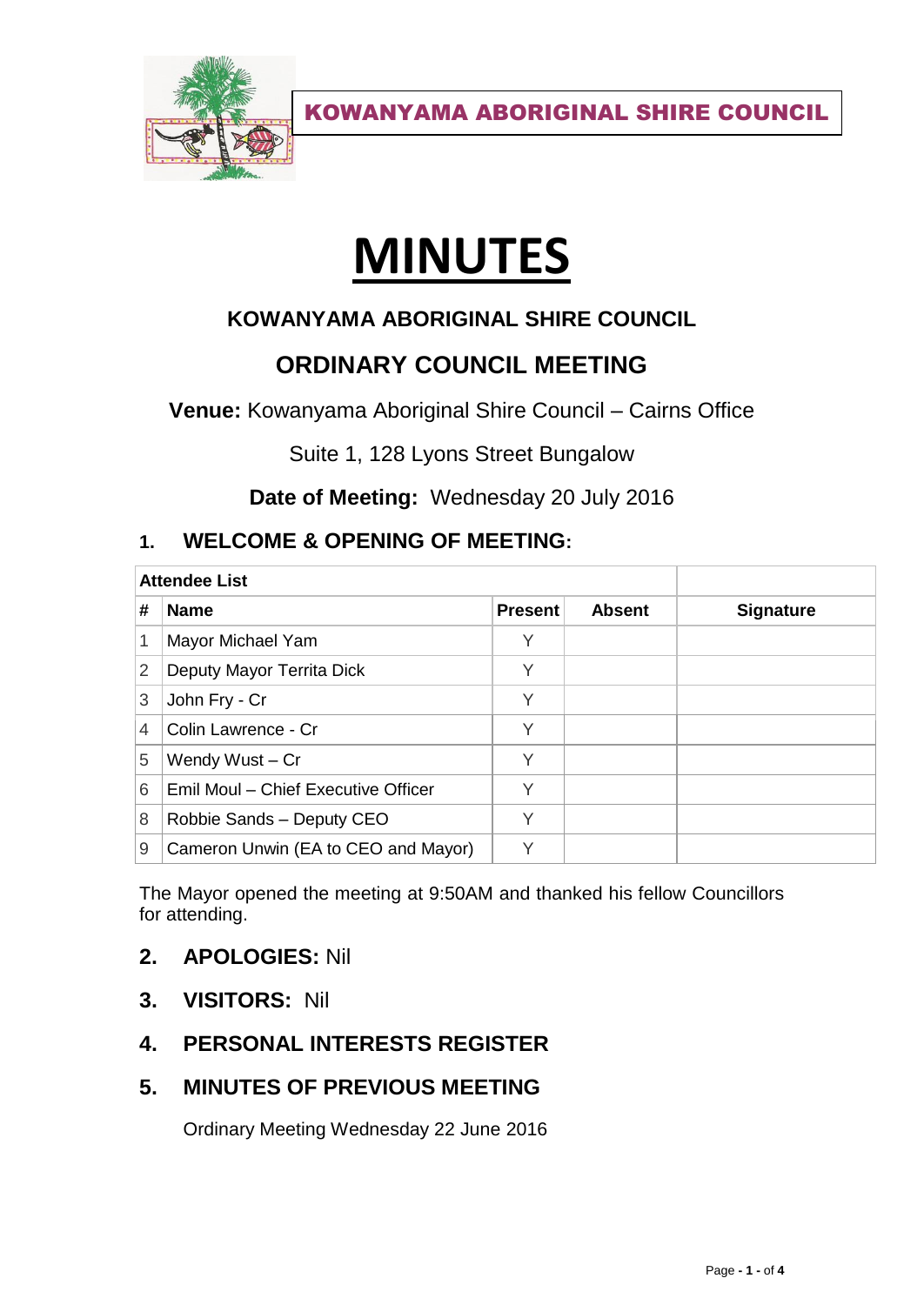

**MOTION:** "Council resolves to accept the minutes of the Ordinary Council Meeting dated 22 June 2016 as a true and accurate record of Council business."

Moved: Cr Wust Seconded: Cr Dick

#### **CARRIED IN FULL**

## **6. BUSINESS ARISING FROM PREVIOUS MEETING**

**6.1** Employee of the month award: HR Manager will submit a proposal outlining the criteria and reward for the CEO to consider.

## **7. MAYOR'S REPORT**

- **7.1** CEO has tendered his resignation.
- **7.2** There is a need for KASC to develop a better working relationship with Carpentaria Shire in relation to roads that effect both Shires.

#### **8. CEO REPORT**

- **8.1** CDP Report June 2016: Tabled
- **8.2** NDRRA Report June 2016: Tabled
- **8.3** Kowanyama Cattle Company in Liquidation Report June 2016: **Tabled**

#### **9. TENANCY MANAGEMENT**

**9.1 MOTION:** "Council resolves to place all Social Housing dwellings in Kowanyama under an agreement with the Department of Housing and Public Works to deliver tenancy management services on behalf of the Kowanyama Aboriginal Shire Council and will go through a process of Community engagement"

Moved: Mayor Yam Seconded: D/Mayor Dick

**CARRIED IN FULL**

#### **10. CORRESPONDENCE**

**10.1** Letter dated 27 June 2016 from Frankie Carroll, Director General of the Department of Infrastructure, Local Government and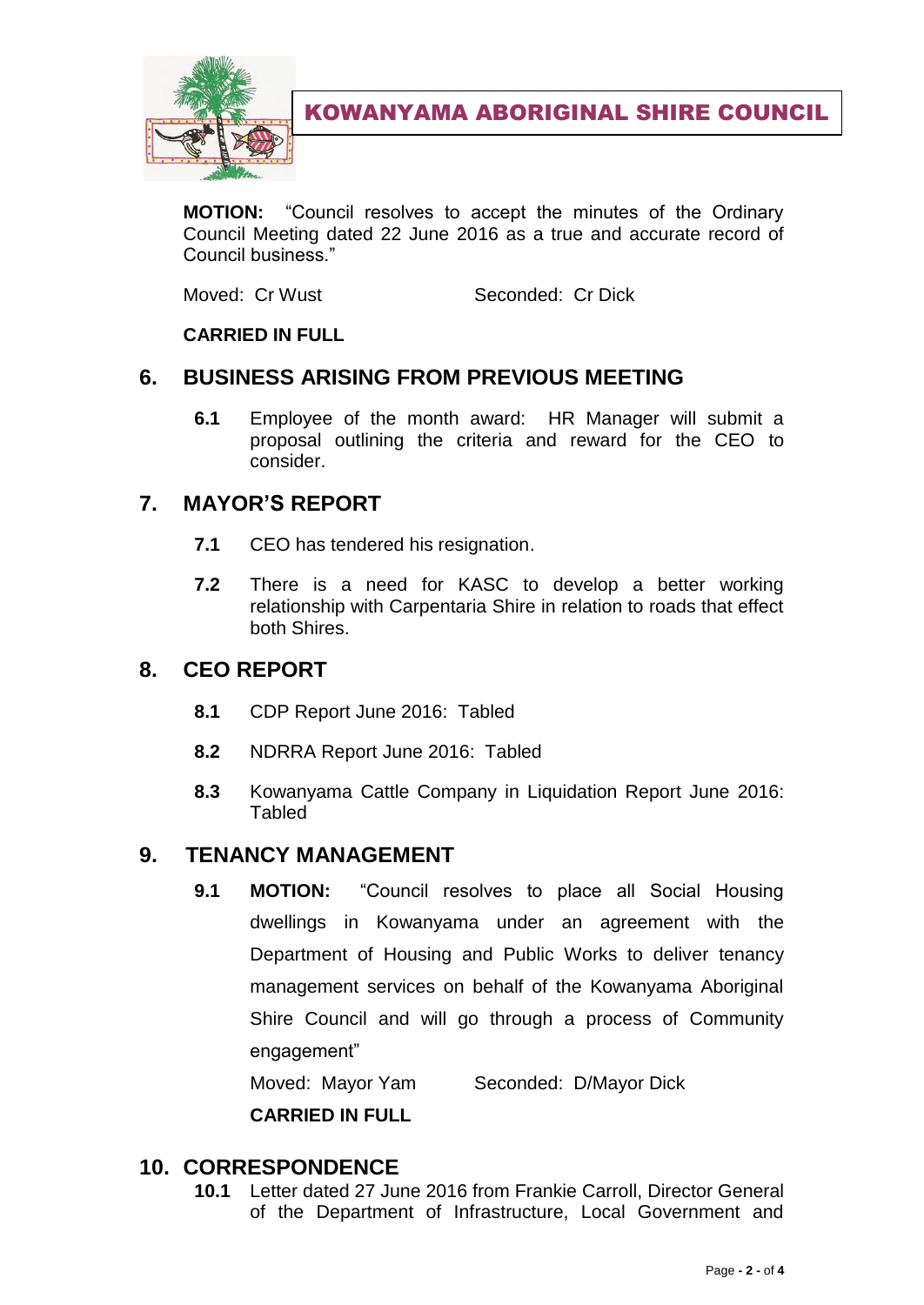

Planning regarding KASC's application of 30 October 2015 requesting borrowings for 2015-16: **Tabled**.

- **10.2** Letter dated 27 June 2016 from Jessica Riddell, Director (Performance, Ferry & Aviation Contracts), Department of Transport and Main Roads advising of continuation of Local Fare Scheme until 30 June 2017: **Tabled.**
- **10.3** Proposal dated 26 April 2016 from National Australia Bank regarding Provision of Banking Services proposal: **Tabled.**
- **10.4** Letter dated 05 July 2016 from Tony James, Executive Director, Industrial Relations Policy and Regulation, Office of Industrial Relations, Queensland Treasury regarding the nomination of a special public holiday in Kowanyama in 2017.

**MOTION:** "Council resolves to nominate 2017 public holidays to the Office of Industrial Relations as follows:

- Friday 21 July 2017: Show Holiday.
- Monday 07 August 2017: Kowanyama Rodeo Day
- Monday 21 August 2017: DOGIT Day."

Moved: Cr Wust Seconded: Cr Lawrence

#### **CARRIED IN FULL**

- **10.5** Black & More proposed Register of pre-qualified suppliers for Supply of Trade Services 2015-2018 (TKAS2015-001). **Tabled.**
- **10.6** Letter dated 25 May 2016 from Eleanor Scott, Partner, MacDonnells Law regarding KASC Lease with Airservices Australia.

**MOTION**: "Council resolves to authorise the CEO to sign the Airservices lease in terms of the NDB tower located in Kowanyama."

Moved: Cr Lawrence Seconded: Cr Fry

#### **CARRIED IN FULL**

**10.7** Email dated 08 July 2016 from Dr Ian Watson, Officer in Charge, CSIRO Townsville inviting Council to participate in the Mitchell Catchment Steering Committee.

**MOTION:** "Council resolves to nominate Dr Jeff Shellburg and Cr Lawrence as KASC representatives on the Mitchell Catchment Steering Committee."